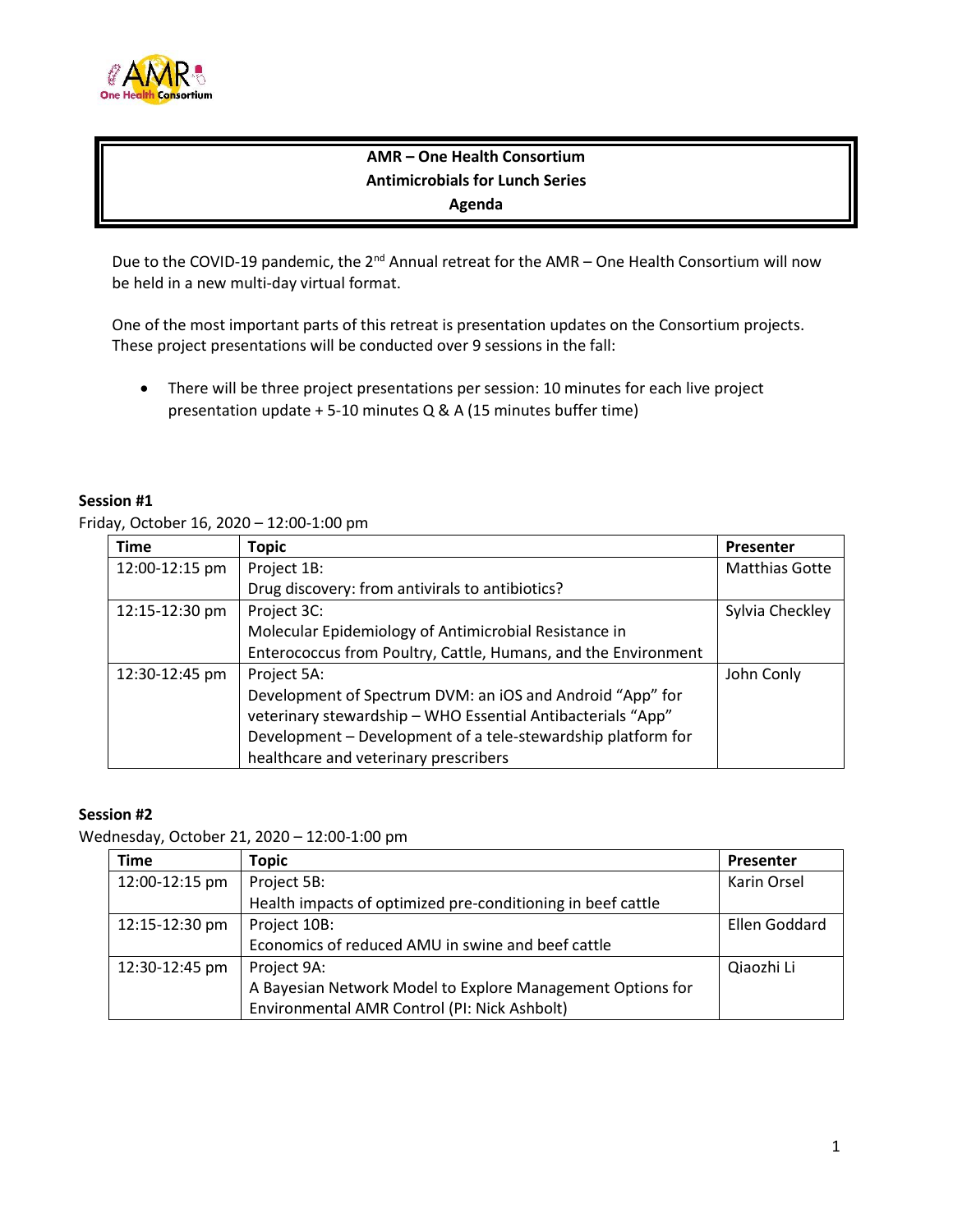

## **Session #3**

Friday, October 23, 2020 – 12:00-1:00 pm

| <b>Time</b>    | <b>Topic</b>                                                 | Presenter   |
|----------------|--------------------------------------------------------------|-------------|
| 12:00-12:15 pm | Project 3B:                                                  | Simon Otto  |
|                | Human exposure to and risk from antimicrobial resistant      |             |
|                | Campylobacter, Enterococcus and ESBL E. coli: A farm-to-fork |             |
|                | assessment                                                   |             |
| 12:15-12:30 pm | Project 4C:                                                  | Graham      |
|                | Reducing AMU by selecting for animals more resilient to      | Plastow     |
|                | infectious disease                                           |             |
| 12:30-12:45 pm | Project 4B:                                                  | Jianping Wu |
|                | Glycopeptides as an anti-adhesive agent                      |             |

## **Session #4**

Friday, October 30, 2020 – 12:00-1:00 pm

| Time           | Topic                                                      | <b>Presenter</b>  |
|----------------|------------------------------------------------------------|-------------------|
| 12:00-12:15 pm | Project 8A:                                                | Lorian Hardcastle |
|                | AMR and the law                                            |                   |
| 12:15-12:45 pm | Project 2C:                                                | Kathy McCoy and   |
|                | Development of antimicrobial therapeutics from the natural | Joe Harrison      |
|                | products of microbiomes                                    |                   |

#### **Session #5**

Wednesday, November 4, 2020 – 12:00-1:00 pm

| <b>Time</b>    | <b>Topic</b>                                                  | Presenter     |
|----------------|---------------------------------------------------------------|---------------|
| 12:00-12:15 pm | Project 1A:                                                   | Amit Bhavsar  |
|                | Validation of novel targets                                   |               |
| 12:15-12:30 pm | Project 7A:                                                   | Johanna Blaak |
|                | Identification of sociotechnical system elements to inform    |               |
|                | knowledge products and Internet of Things (IoT) innovations   |               |
| 12:30-12:45 pm | Project 8C:                                                   | Dylan Pillai  |
|                | Clostridioides difficile near-patient testing vs. centralized |               |
|                | laboratory testing: A cluster randomized trial                |               |

## **Session #6**

Friday, November 6, 2020 – 12:00-1:00 pm

| <b>Time</b>    | Topic                                                           | <b>Presenter</b> |
|----------------|-----------------------------------------------------------------|------------------|
| 12:00-12:15 pm | Project 6B:                                                     | Myles Leslie     |
|                | Improving antibiotic stewardship in primary care clinics: A co- |                  |
|                | design approach                                                 |                  |
| 12:15-12:30 pm | Project 3A:                                                     | Tim McAllister & |
|                | Investigation of AMR spread via MGEs and developing machine     | Athanasios       |
|                | learning biotools for quantitative AMR level prediction         | Zovolis          |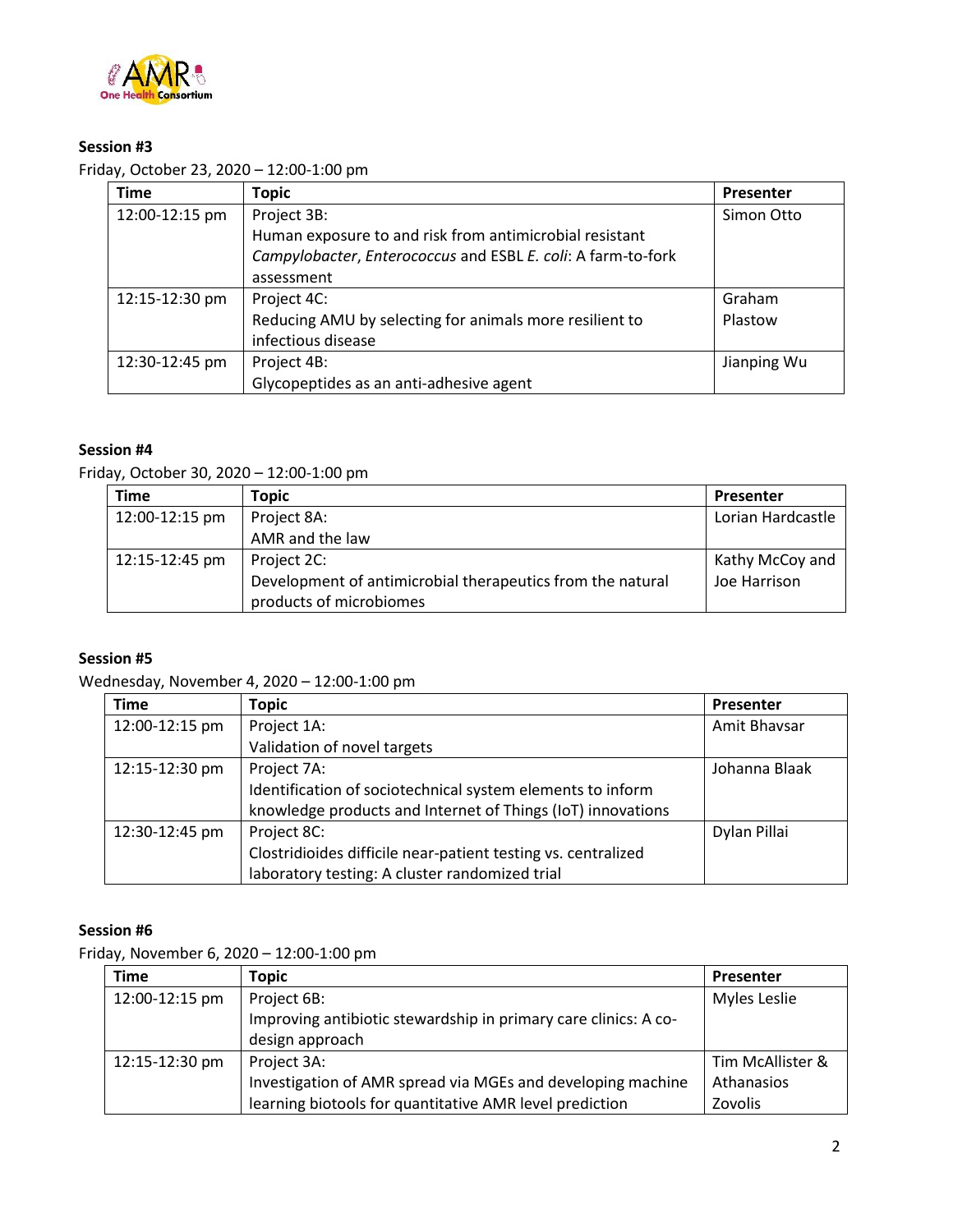

| 12:30-12:45 pm | l Proiect 6A:                                                           | Joan Robinson |
|----------------|-------------------------------------------------------------------------|---------------|
|                | <sup>1</sup> Reducing inappropriate antibiotic prescribing in emergency |               |
|                | departments and in primary care settings in Alberta                     |               |

### **Session #7**

Friday, November 13, 2020 – 12:00-1:00 pm

| <b>Time</b>    | <b>Topic</b>                                                       | Presenter    |
|----------------|--------------------------------------------------------------------|--------------|
| 12:00-12:15 pm | Project 10A:                                                       | Jenine Leal  |
|                | Decolonization for Staphylococcus aureus prior to hip and          |              |
|                | knee replacement in Alberta (PI: Elissa Rennert-May)               |              |
| 12:15-12:30 pm | Project 10C:                                                       | Kwadwo       |
|                | A cost analysis of the effectiveness of rapid identification and   | Mponponsuo   |
|                | susceptibility testing of positive blood cultures (PI: Dan         |              |
|                | Gregson)                                                           |              |
| 12:30-12:45 pm | Project 8B:                                                        | Aidan Hollis |
|                | Canada's role in supporting antibiotic R&D                         |              |
|                | Project 8D:                                                        |              |
|                | Aligning industry incentives with AMR control goals: Exploring     |              |
|                | the feasibility of an antibiotic susceptibility bonus for drugs to |              |
|                | treat Gram-negative infections                                     |              |

#### **Session #8**

# Wednesday, November 18, 2020 – 12:00-1:00 pm

| <b>Time</b>    | <b>Topic</b>                                                 | Presenter           |
|----------------|--------------------------------------------------------------|---------------------|
| 12:00-12:15 pm | Project 3E:                                                  | <b>Tanis Dingle</b> |
|                | Development of a single human AMR antibiogram for Alberta    |                     |
| 12:15-12:30 pm | Project 3D:                                                  | <b>Greg Tyrrell</b> |
|                | Lineage analysis of clinical isolates of Mycobacterium       |                     |
|                | tuberculosis in Alberta                                      |                     |
| 12:30-12:45 pm | Project 4D:                                                  | <b>Greg Tyrrell</b> |
|                | Identification of novel Group B streptococcal proteins       |                     |
|                | associated with virulenc                                     |                     |
|                | Project 4E:                                                  |                     |
|                | Understanding the epidemiology of invasive StrepA in Alberta |                     |
|                | leading to the development of novel therapeutic and          |                     |
|                | prevention strategies                                        |                     |

## **Session #9**

Friday, November 20, 2020 – 12:00-1:00 pm

| <b>Time</b>    | Topic                                                        | Presenter    |
|----------------|--------------------------------------------------------------|--------------|
| 12:00-12:15 pm | Project 2B:                                                  | Eduardo Cobo |
|                | Gut innate immunity across microbiome differences during     |              |
|                | infectious colitis and immunomodulatory therapeutics in pigs |              |